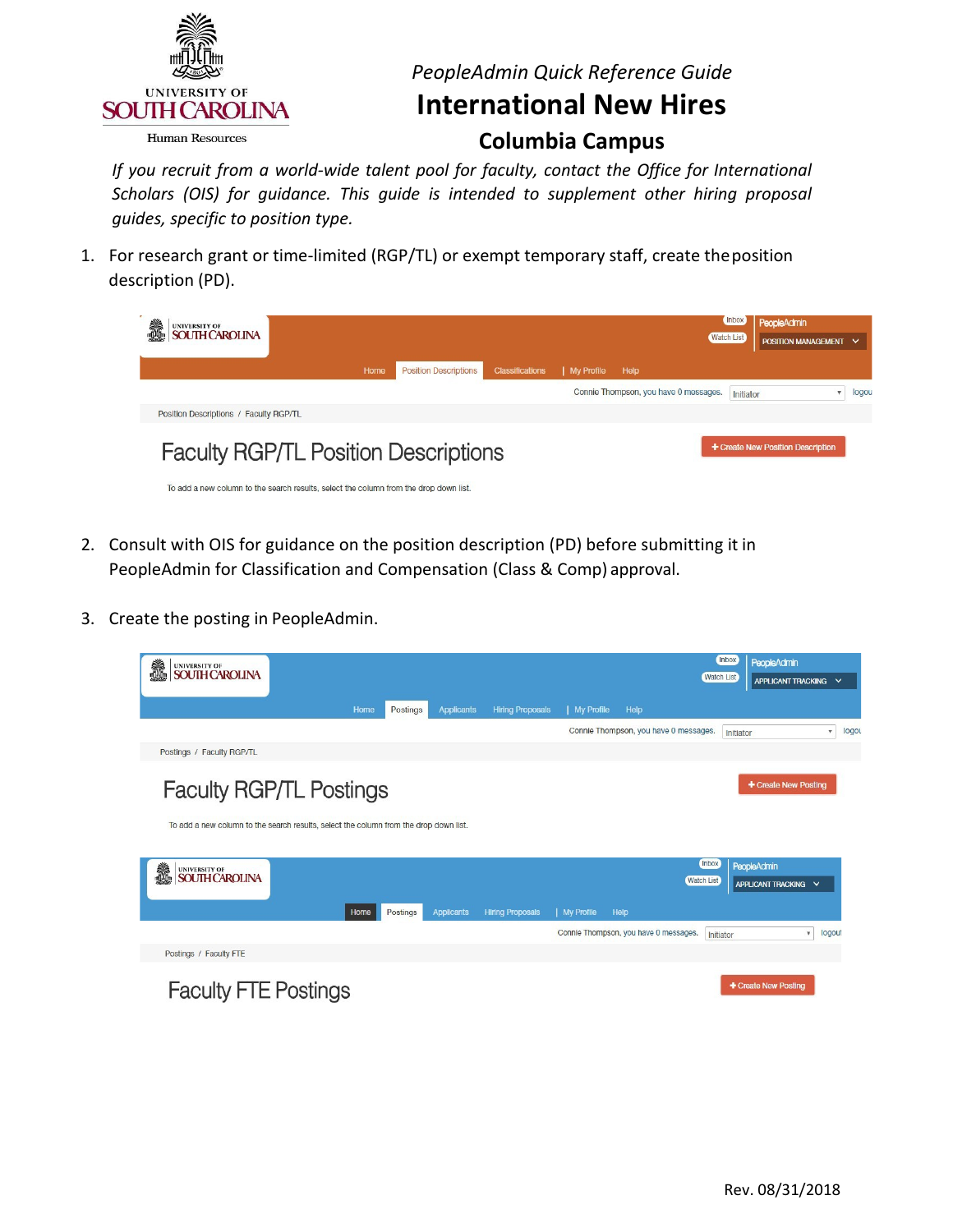

a)

*PeopleAdmin Quick Reference Guide* 

## **International New Hires**

**Columbia Campus** 

 guidance. Below are examples of scenarios in which you will need to contact OIS. 4. If an international applicant is identified in the applicant pool, contact OIS for further

| General Information                                                                                      |     |
|----------------------------------------------------------------------------------------------------------|-----|
| Are you a United States citizen?                                                                         | No  |
| Do you now or will you in the<br>future require employer<br>sponsorship to work in the United<br>States? | Yes |

b) **General Information** 

| Are you a United States citizen?                                                                         | No |
|----------------------------------------------------------------------------------------------------------|----|
| Do you now or will you in the<br>future require employer<br>sponsorship to work in the United<br>States? | No |

- interview, coordinate a meeting with OIS during the visit to perform the following: 5. For faculty full-time equivalent (FTE) candidates who are invited for an on campus
	- $\triangleright$  Review Visa status and history
	- $\triangleright$  Identify barriers, if any
	- $\triangleright$  Discuss immigration processes
- 6. OIS will consult with the hiring department.
- 7. Once the candidate is selected and moved to recommend for hire, start the HiringProposal.

| 譱 | UNIVERSITY OF<br>SOUTH CAROLINA                                                                                                                |                                                                                                          |          |                         |                   |                                                                                     | <b>Inbox</b><br><b>Watch List</b> | PeopleAdmin<br>APPLICANT TRACKING V                                    |
|---|------------------------------------------------------------------------------------------------------------------------------------------------|----------------------------------------------------------------------------------------------------------|----------|-------------------------|-------------------|-------------------------------------------------------------------------------------|-----------------------------------|------------------------------------------------------------------------|
|   |                                                                                                                                                | Home                                                                                                     | Postings | <b>Hiring Proposals</b> | <b>My Profile</b> | Help                                                                                |                                   |                                                                        |
|   | Postings /  / Assistant Professor of Sociology (Posted) / Applicant Review / Shirley Temple Recommend for Hire                                 |                                                                                                          |          |                         |                   | Connie Thompson, you have 0 messages.                                               |                                   | logou<br>College/Division HR Contact v<br>Search Results: Previous   M |
|   | <b>Current Status: Recommend for Hire</b><br>Application form: USC Faculty Application<br>Full name: Shirley Temple<br>Address:<br>$EXAMPLE 1$ | Job application: Shirley Temple (Faculty FTE)<br>Created by: Shirley Temple<br>Owner: Applicant Reviewer |          |                         |                   | View Posting Applied To<br>Preview Application<br>Start Faculty FTE Hiring Proposal |                                   |                                                                        |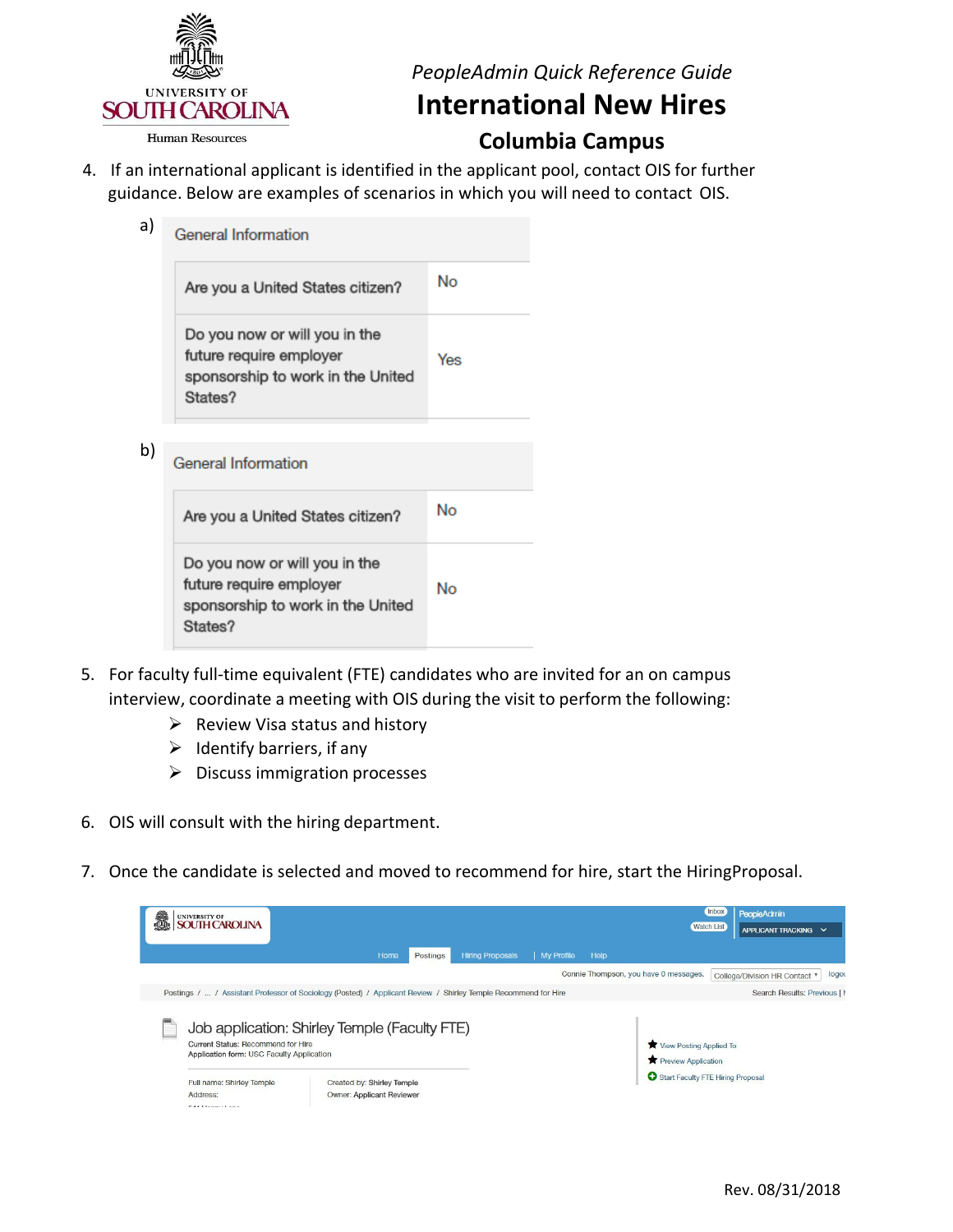

## *PeopleAdmin Quick Reference Guide*  **International New Hires Columbia Campus**

 and the minimum qualifications. Minimum qualifications is unable to be altered by departments. Those who initiate the hiring proposal must list the Department/Fund Number to be charged for the than 4 months being hired into the same position. Funding information will be required, but if a re- hire has a break less than 4 months enter N/A is the funding section. 8. The next section is for Background and Drug Screenings. These questions are required to determine what type of screenings will be conducted for each hire. Education, S.C. Driver's License, Professional License Verification, and Pre-Employment Drug Screening will be selected based on the Position Type screening services. The only screenings not required are for candidates with a break in service less

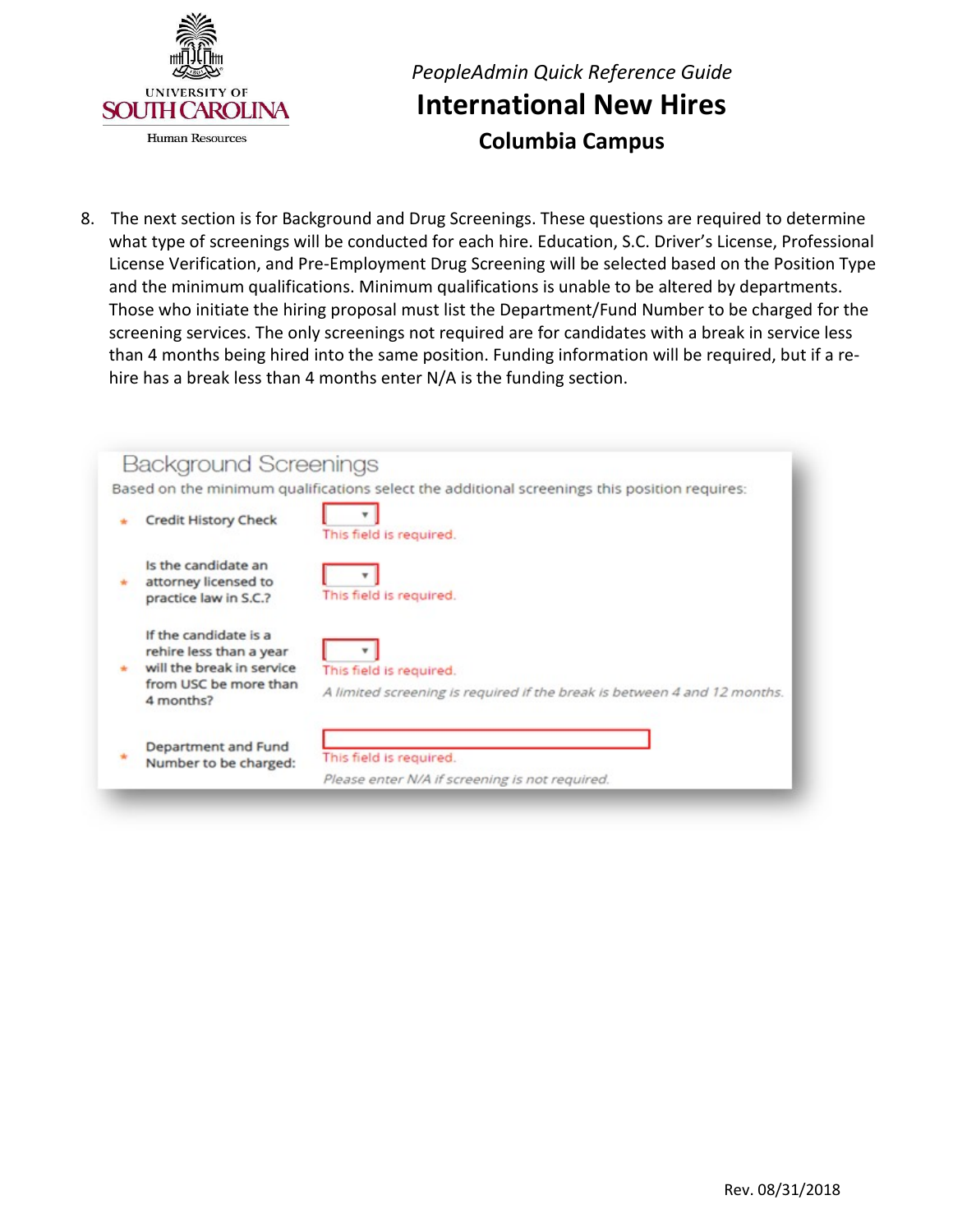

*PeopleAdmin Quick Reference Guide* 

### **International New Hires**

#### **Columbia Campus**

**Human Resources** 

Note: The Prospective Non-U.S. Citizen tab is collecting information to generate the IS-1 report automatically.

| i.<br>UNIVERSITY OF<br>SOUTH CAROLINA |                                                                    |                                              |            |                         |            |                                       | <b>Inbox</b>      | PeopleAdmin          |             |       |
|---------------------------------------|--------------------------------------------------------------------|----------------------------------------------|------------|-------------------------|------------|---------------------------------------|-------------------|----------------------|-------------|-------|
|                                       |                                                                    |                                              |            |                         |            |                                       | <b>Watch List</b> | APPLICANT TRACKING V |             |       |
|                                       | Home                                                               | Postings                                     | Applicants | <b>Hiring Proposals</b> | My Profile | Help                                  |                   |                      |             |       |
|                                       |                                                                    |                                              |            |                         |            | Connie Thompson, you have 0 messages. |                   | <b>HR Operations</b> | $\mathbf v$ | logou |
|                                       | Position Requests /  / Faculty Hiring Proposal / Instructor / Edit |                                              |            |                         |            |                                       |                   |                      |             |       |
| <b>Editing Hiring Proposal</b>        |                                                                    | <b>Candidate Information</b><br>Next<br>Save |            |                         |            |                                       |                   |                      |             |       |
| <b>Candidate Information</b>          |                                                                    |                                              |            |                         |            |                                       |                   |                      |             |       |
| <b>O</b> Position to be Filled        |                                                                    |                                              |            |                         |            |                                       |                   |                      |             |       |
| <b>O</b> Job Offer Information        | Check spelling                                                     |                                              |            |                         |            |                                       |                   |                      |             |       |
| <b>O</b> Prospective Non U.S. C       | * Required Information                                             |                                              |            |                         |            |                                       |                   |                      |             |       |
| Hiring Certification                  |                                                                    | Personal Information                         |            |                         |            |                                       |                   |                      |             |       |
| Hiring Proposal Documents             |                                                                    |                                              |            |                         |            |                                       |                   |                      |             |       |
| <b>Hiring Proposal Summary</b>        | Legal First Name                                                   |                                              | Wire       |                         |            |                                       |                   |                      |             |       |
|                                       | Legal Middle Name                                                  |                                              |            |                         |            |                                       |                   |                      |             |       |

 9. After all tabs have been completed and saved, go to the Reports tab, generate a draft offer letter with the international contingency paragraph, and email it to OIS for review and approval.

| Faculty FTE /  / Faculty FTE Hiring Proposal / Summary / Reports                                                                                                                                                                           |  |  |  |  |  |  |  |
|--------------------------------------------------------------------------------------------------------------------------------------------------------------------------------------------------------------------------------------------|--|--|--|--|--|--|--|
| Faculty FTE Hiring Proposal: Heather Bubbles (Faculty FTE)<br>Current Status: Approved to Make Offer-College/Division HR Contact                                                                                                           |  |  |  |  |  |  |  |
| Position Type: Faculty FTE<br>Created by: System Account<br>Department: Office of the Registrar<br>Owner: College/Division HR<br>Contact<br><b>Applicant: Heather Bubbles</b><br>Posting: Visiting Faculty - Biology<br>Summary<br>History |  |  |  |  |  |  |  |
| Reports<br>Hiring/Other Action Report for Faculty FTE<br>ISFS Proposal (formerly IS-1)<br>Offer Letter Template - Non-Tenure Track Faculty Appointment                                                                                     |  |  |  |  |  |  |  |
| Offer Letter Template - Tenured/Tenure Track Faculty Appointment                                                                                                                                                                           |  |  |  |  |  |  |  |
| $\equiv$ Offer Letter Template - Non US Citizen Non-Tenure Track Faculty Appointment<br>Offer Letter Template - Non US Citizen Tenured/Tenure Track Faculty Appointment                                                                    |  |  |  |  |  |  |  |
| Rehire Report for Faculty FTE                                                                                                                                                                                                              |  |  |  |  |  |  |  |

- department via email with additional instructions. 10. OIS will review, suggest revisions as needed, and return the edited offer letter to the hiring
- guidelines, and deliver (U.S.P.S. mail, email, etc.) to the prospective employee forsignature 11. Produce the final offer letter, obtain signature(s) in accordance with college/department acceptance.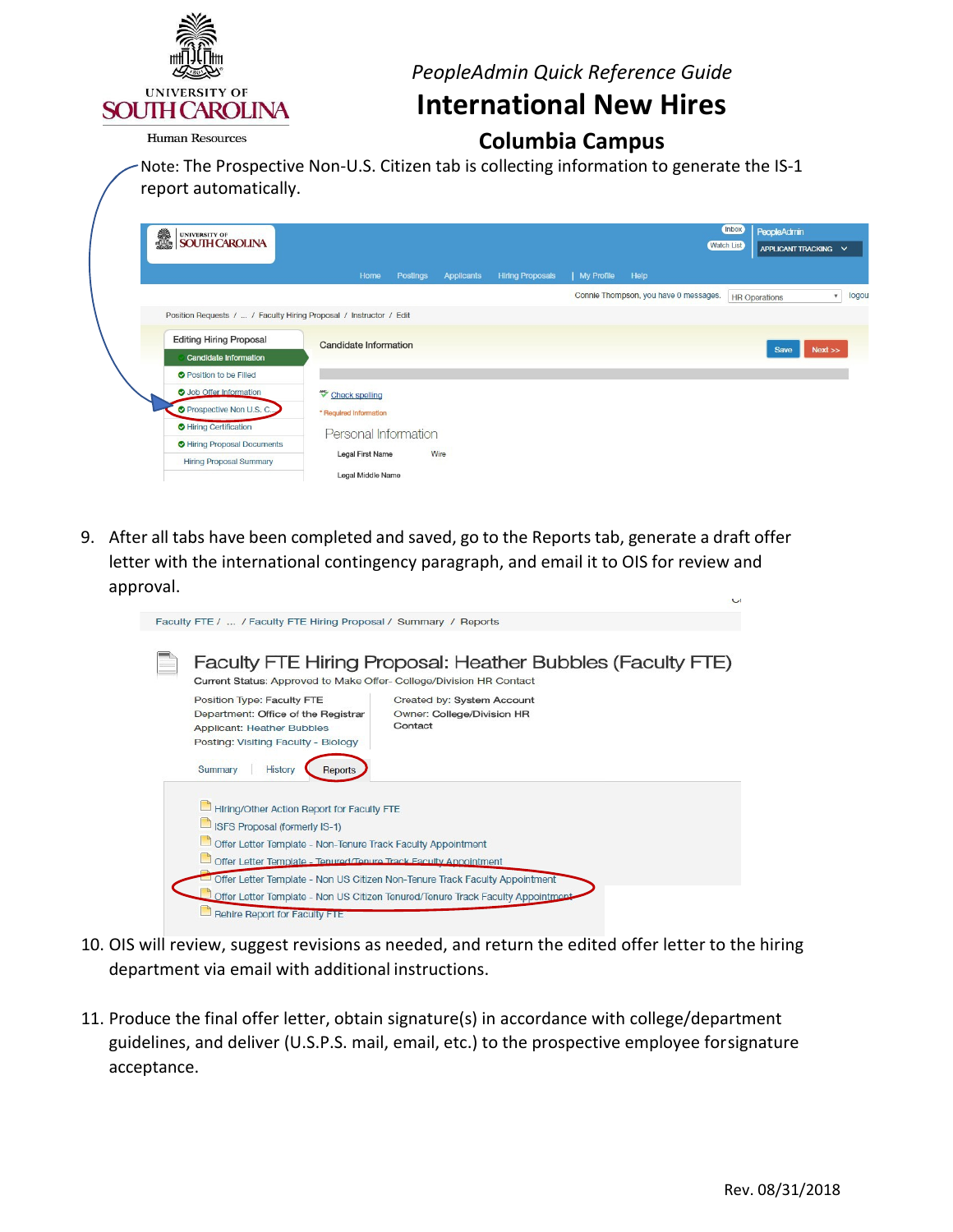

## *PeopleAdmin Quick Reference Guide*  **International New Hires Columbia Campus**

 Letter to the Hiring Proposal Documents, then move the Hiring Proposal through the of Hire Approved. 12. When the offer has been made and accepted, upload the Signed Offer and Acceptance workflow to Offer Accepted/Create Onboarding\*. This will transition the HiringProposal to HR Operations. Once approved, you will be notified that the Hiring Proposal is at the status

| <b>Editing Hiring Proposal</b>   | <b>Hiring Proposal Documents</b>                                                           |             |               |                |
|----------------------------------|--------------------------------------------------------------------------------------------|-------------|---------------|----------------|
| Candidate Information            |                                                                                            | <b>Save</b> | $<<$ Prev     | Next           |
| Position to be Filled            |                                                                                            |             |               |                |
| Job Offer Information            | PDF conversion must be completed for the document to be valid when applicable.             |             |               |                |
| Hiring Certification             | Document Type                                                                              | Name        | <b>Status</b> | (Actions)      |
| <b>Hiring Proposal Documents</b> | Hire Above Minimum Approval (for FTE, RGP and TL Staff Positions)                          |             |               | Actions $\vee$ |
| <b>Hiring Proposal Summary</b>   |                                                                                            |             |               |                |
|                                  | Attestation of Hiring Process <required> for all FTE and RGP/TL POSITIONS</required>       |             |               | Actions $\vee$ |
|                                  | Adjusted State Service and/or Leave Accrual Date Calculation (For Division of HR Use Only) |             |               | Actions v      |
|                                  | <b>Supporting Documents</b>                                                                |             |               | Actions $\vee$ |
|                                  | Provost/President Approval (for FTE Faculty)                                               |             |               | Actions $\vee$ |
|                                  | Board of Trustees Approval (for FTE Faculty)                                               |             |               | Actions $\vee$ |
|                                  | Signed Offer/Acceptance Letter <required></required>                                       |             |               | Actions v      |
|                                  | ACA Calculation Worksheet <required> for Adjunct Faculty and Temporary Staff</required>    |             |               | Actions $\vee$ |
|                                  |                                                                                            | Save        | $<<$ Prev     | Next           |

 \* **All international new hires at the Columbia campus will have the onboarding checklists** The other campuses will continue to assign International checklists to their new hires. **assigned by OIS** so that they may assist the candidate with completion of the assigned tasks.

---------------------------------------------- ---------------------------------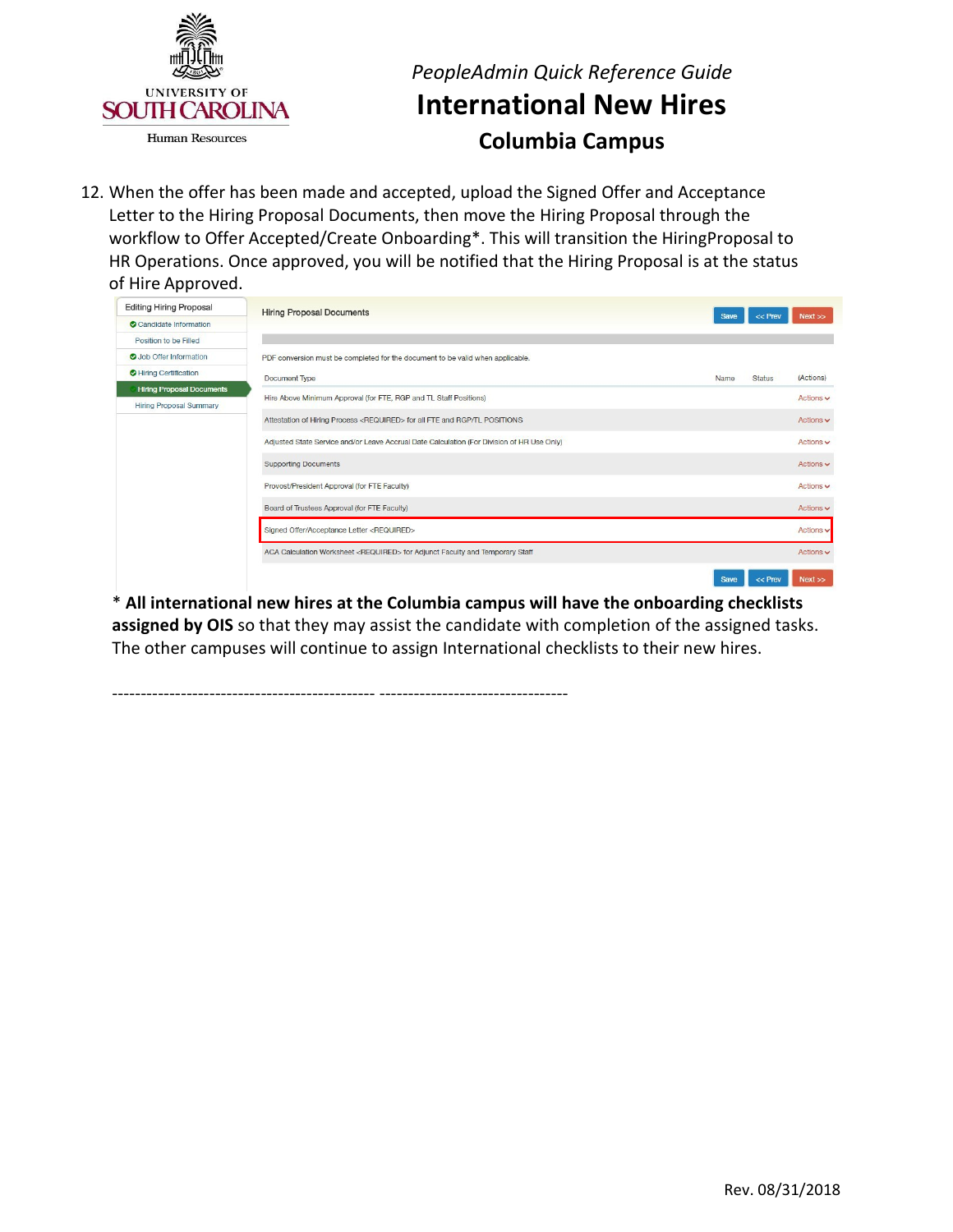

Applicant: William Franklin Posting: Instructor

*PeopleAdmin Quick Reference Guide* 

**International New Hires** 

**Columbia Campus** 

 *OIS Office Only Instructions – USC Columbia New Hires*

#### 1. Click **Create Onboarding Event**.

Faculty FTE / ... / William Franklin (Recommend for Hire) / Faculty FTE Hiring Proposal / Summary

Faculty FTE Hiring Proposal: William Franklin (Faculty FTE) Current Status: Hire Approved Position Type: Faculty FTE Created by: Charlene Martin Department: Biological Sciences Owner: HR Operations  $(13010)$ 

| C Create Onboarding Event |  |
|---------------------------|--|
|                           |  |

- 2. Complete the Select Onboarding Checklist:
	- The First Name, Last Name, Personal Email, Street Address and Zip will populatefrom the Hiring Proposal.
		- $\triangleright$  Personal email address is a unique identifier between Applicant Trackingand Onboarding. It is important that you do not edit this dataelement.
	- $\cdot \cdot$  Employee ID = USC ID. A current or former employee of USC has an opportunity toenter this information on their application. If it is on their application, please be sure to add it to the Employee ID field. This is a unique identifier between Applicant Tracking and Onboarding. **Do not enter N/A or any other value, except the USC ID (if the employee has one.)**
	- $\div$  Select the employee's supervisor from the dropdown.
	- **Change the department to OIS Onboarding**  this is important for workflow purposes
	- ❖ In the Onboarding Checklist field, click Select Some Options from the drop down of checklists.

| Employee ID                                |          |  |
|--------------------------------------------|----------|--|
| <b>SSN</b>                                 |          |  |
| Supervisor                                 |          |  |
| <b>Stephen Cutler</b>                      |          |  |
| Department                                 |          |  |
| <b>ISFS Onboarding</b>                     |          |  |
| Position Type                              |          |  |
| <b>Faculty FTE</b>                         | Δ        |  |
| <b>Onboarding Checklist</b>                |          |  |
| Columbia                                   | $\times$ |  |
| International<br><b>Critical Checklist</b> |          |  |
|                                            |          |  |
| Faculty FTE New<br>Hire Tasks              | $\times$ |  |
|                                            |          |  |
|                                            |          |  |